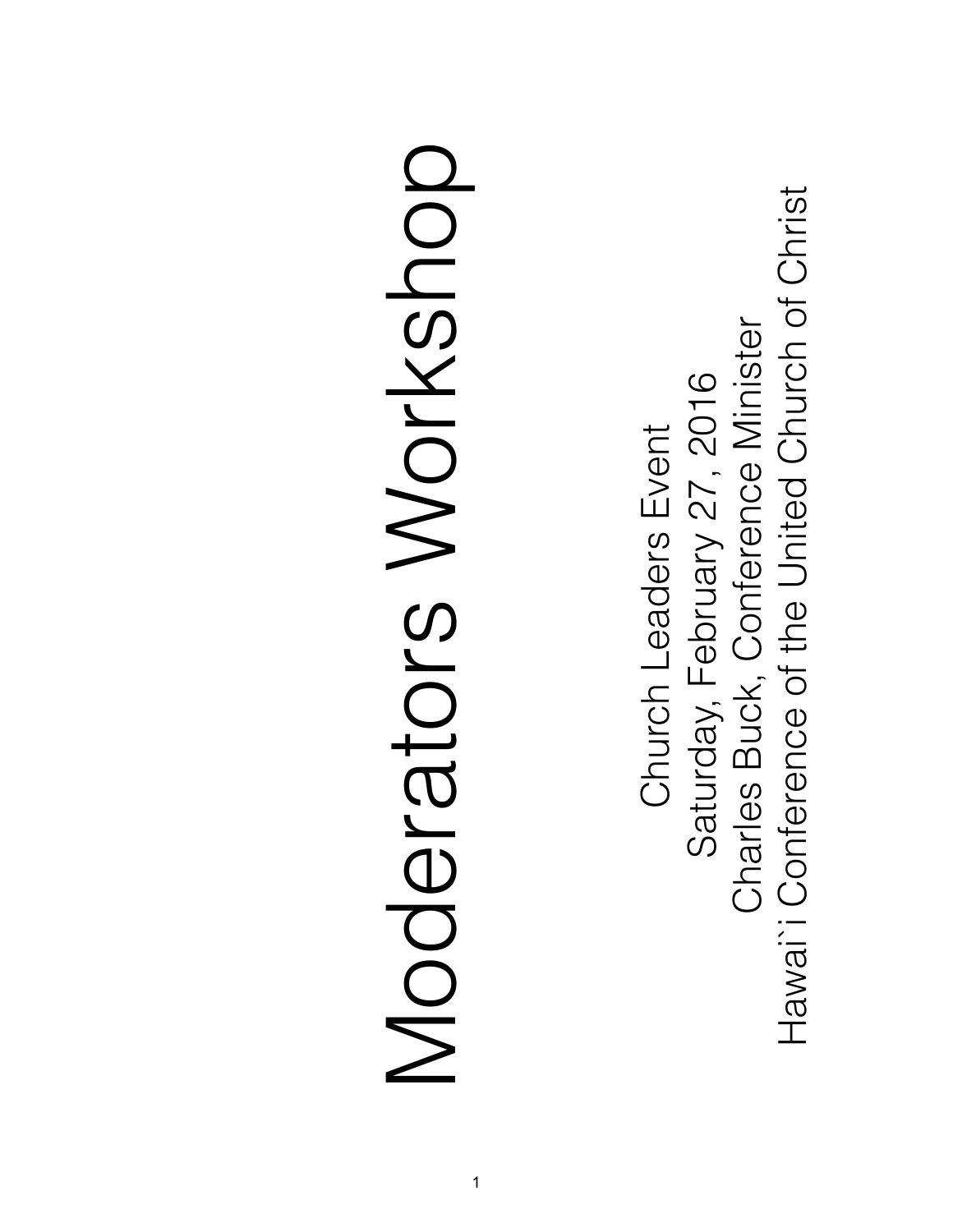## Church and Politics Church and Politics

Churches that are 501(c)(3) tax exempt: Churches that are 501(c)(3) tax exempt:

campaign on behalf of any candidate for public office." campaign on behalf of any candidate for public office." "may not participate in or intervene in any political "may not participate in or intervene in any political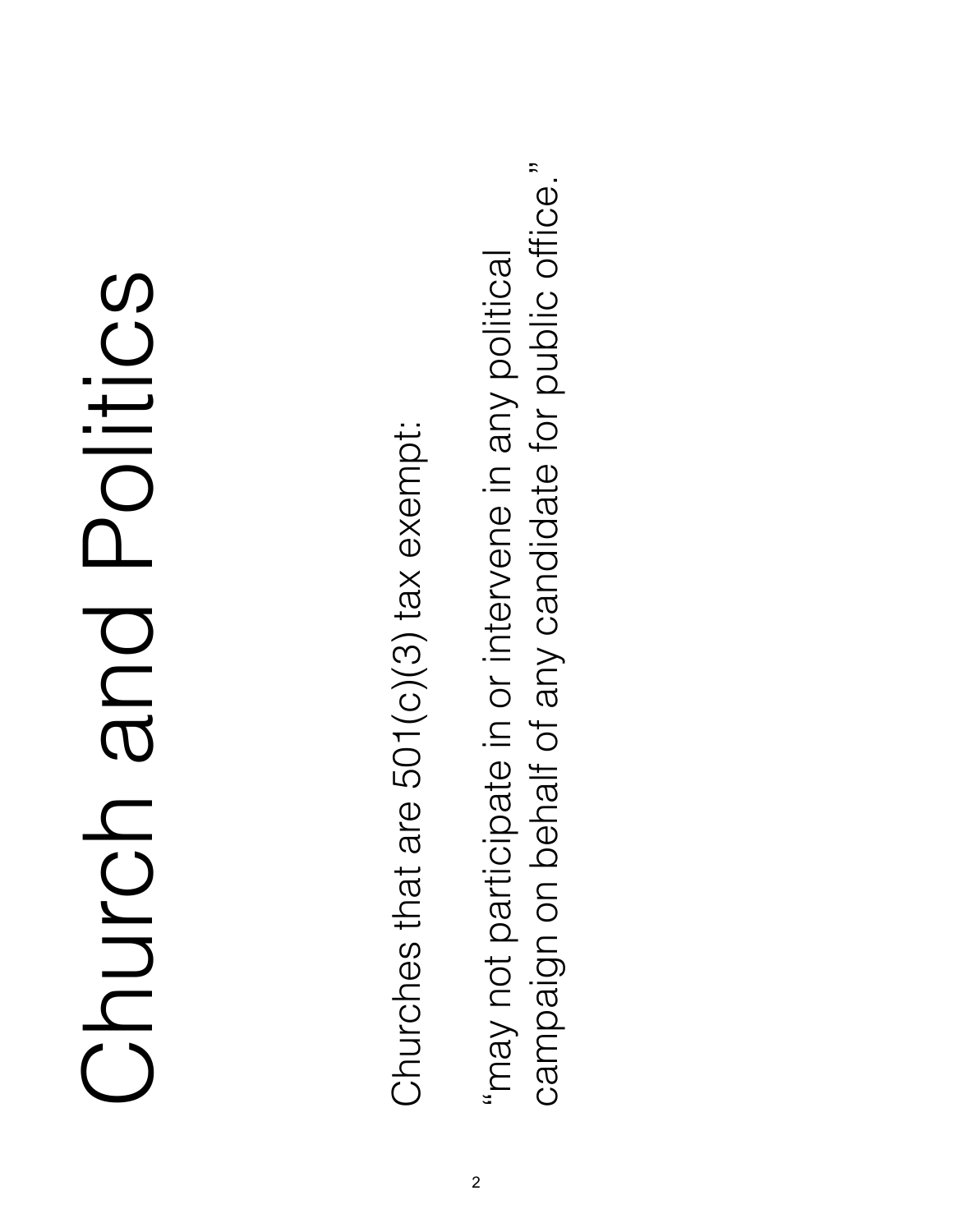#### Noitow Exemption Tax Exemption

• UCC churches are covered under UCC JCC churches are covered under UCC "blanket" tax exemption "blanket" tax exemption

• Exemption applies to all organizations listed in Exemption applies to all organizations listed in **JCC Yearbook and Directory** *UCC Yearbook and Directory*

• Schedule 1 and 2 churches are NOT covered Schedule 1 and 2 churches are NOT covered

Churches may obtain their own 501(c)(3) status • Churches may obtain their own 501(c)(3) status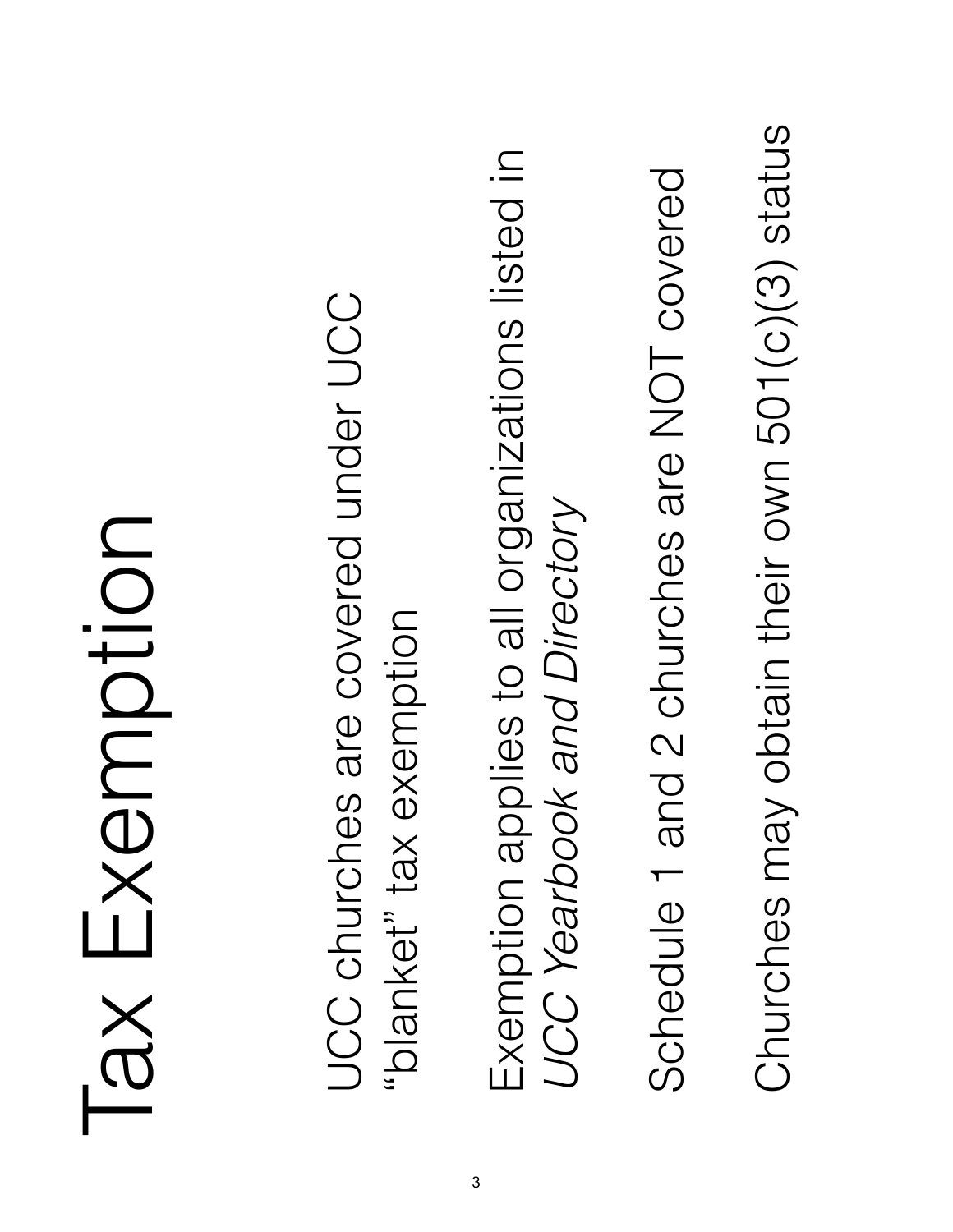#### Record Keeping Record Keeping

• Administration Administration

• History

• Warranties, Lawsuits, Insurance Claims and Warranties, Lawsuits, Insurance Claims and other issues that may arise other issues that may arise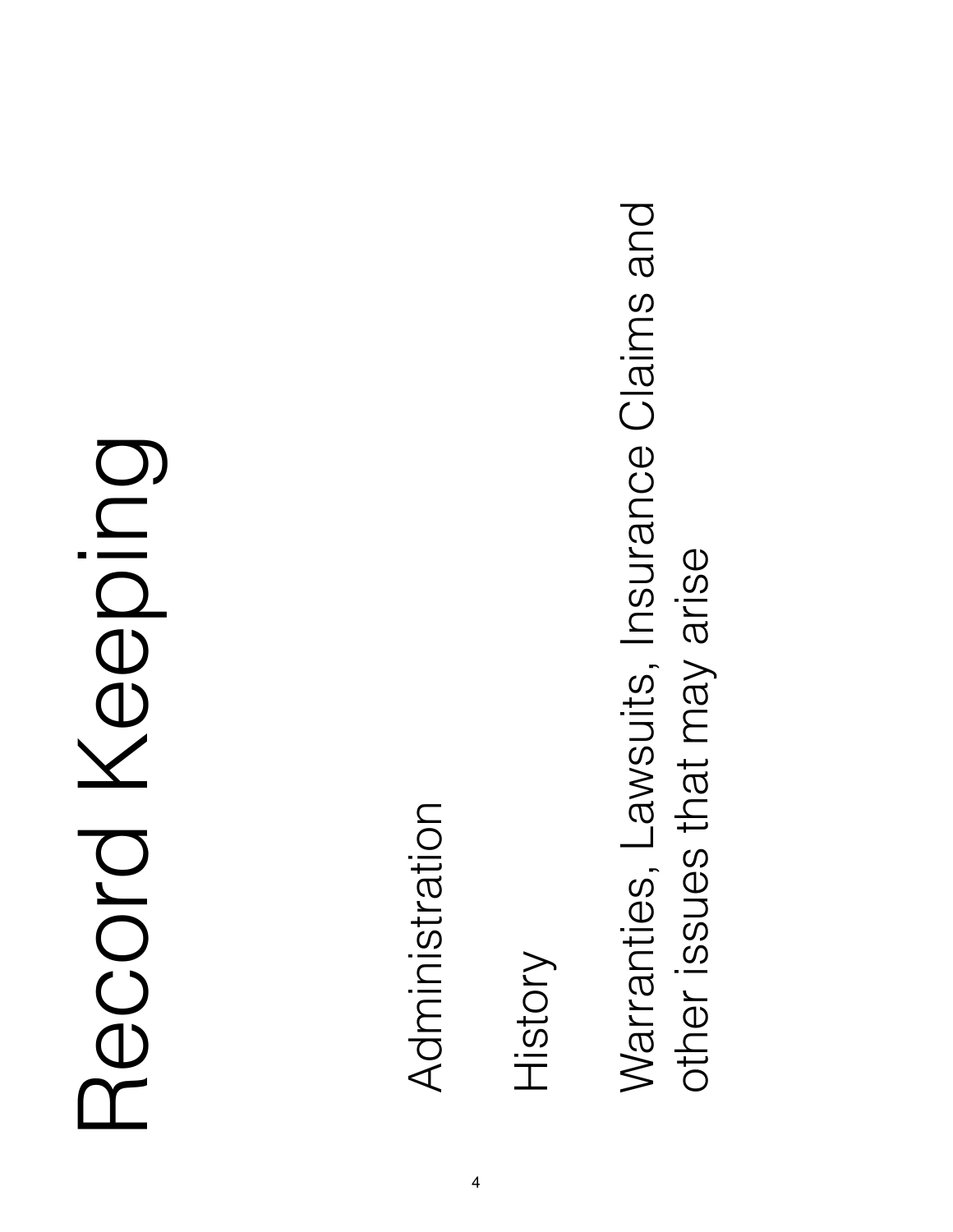### Records Retention Records Retention

Q. How long do we have to keep records? Q. How long do we have to keep records?

A. It depends… A. It depends...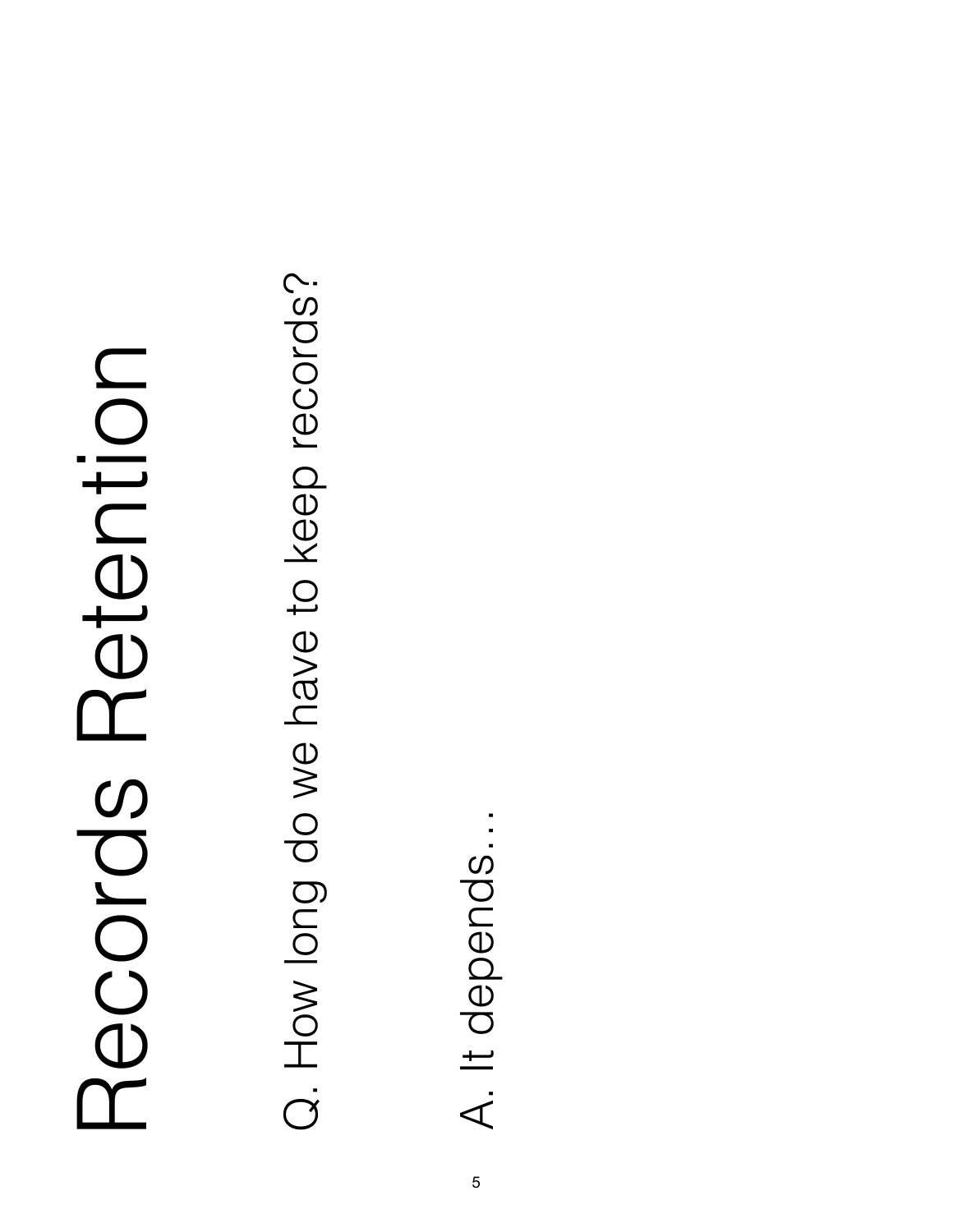### Records Retention Records Retention

Q. Can we use the "cloud" to store records, files, Q. Can we use the "cloud" to store records, files, documents, etc.? documents, etc.?

A. Yes, but... A. Yes, but…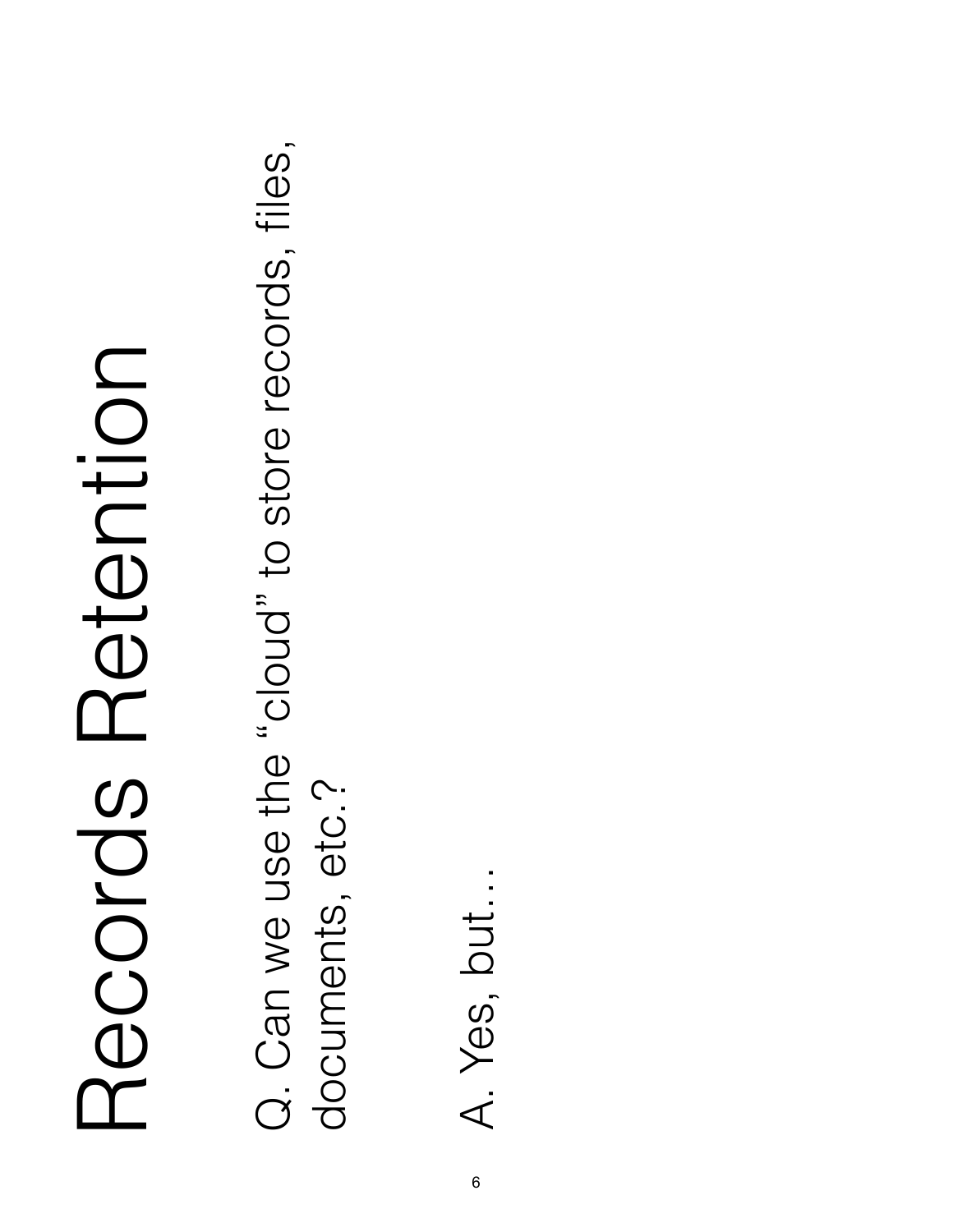### Financial Controls Blothoial Controls

Church funds should always be handled by more Church funds should always be handled by more than one person (dual or multiple controls). than one person (dual or multiple controls).

This protects: This protects:

• church and "Church" church and "Church"

• volunteers and staff volunteers and staff

from loss, theft or embezzlement from loss, theft or embezzlement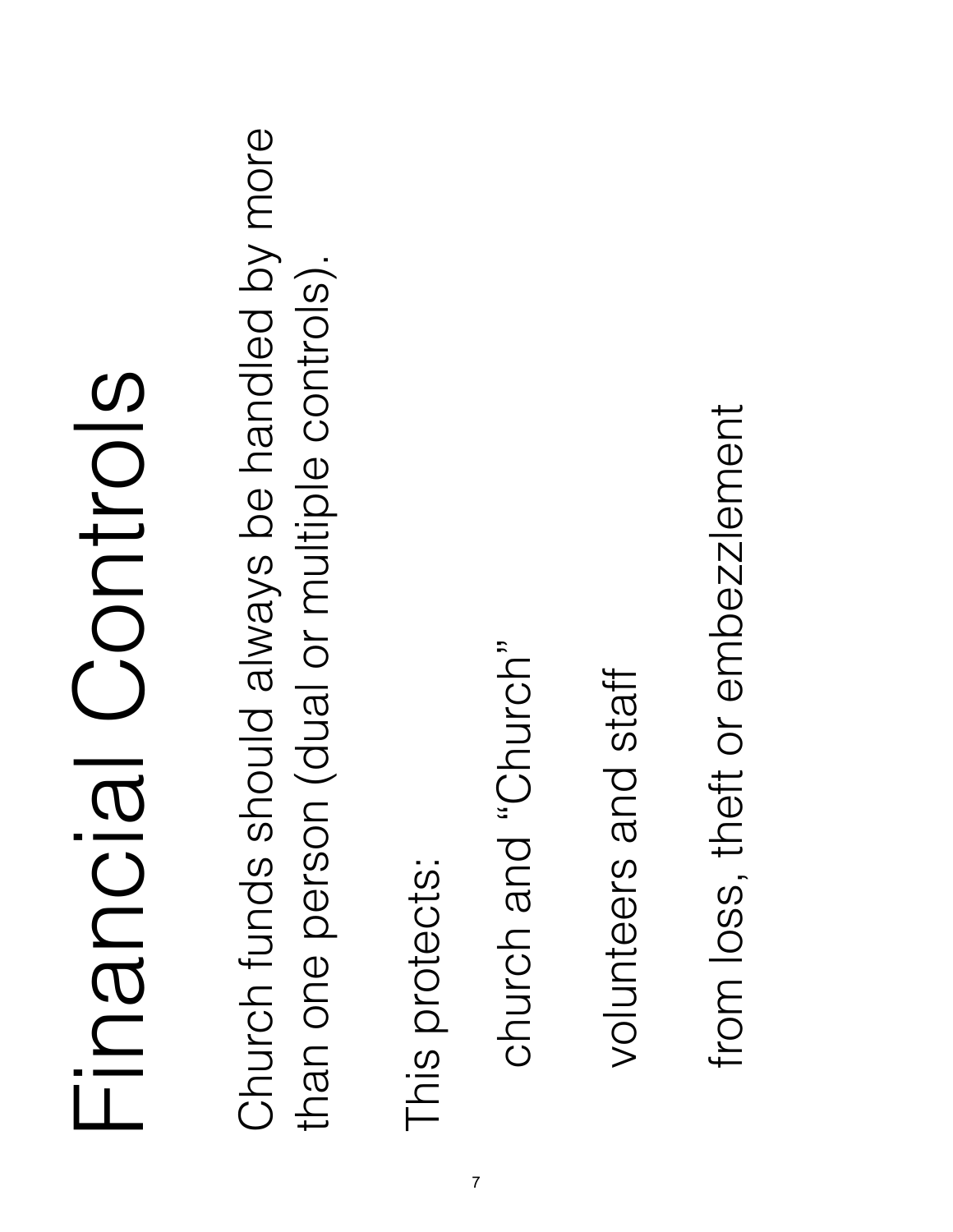| $\overline{\mathbb{O}}$<br>$\bigcirc$ |  |
|---------------------------------------|--|

Counting Offering **Making Deposits** Counting Offering

Making Deposits

Recording and Acknowleding Gifts Recording and Acknowleding Gifts

Reconciliation

Reports and Audits Reconciliation Reports and Audits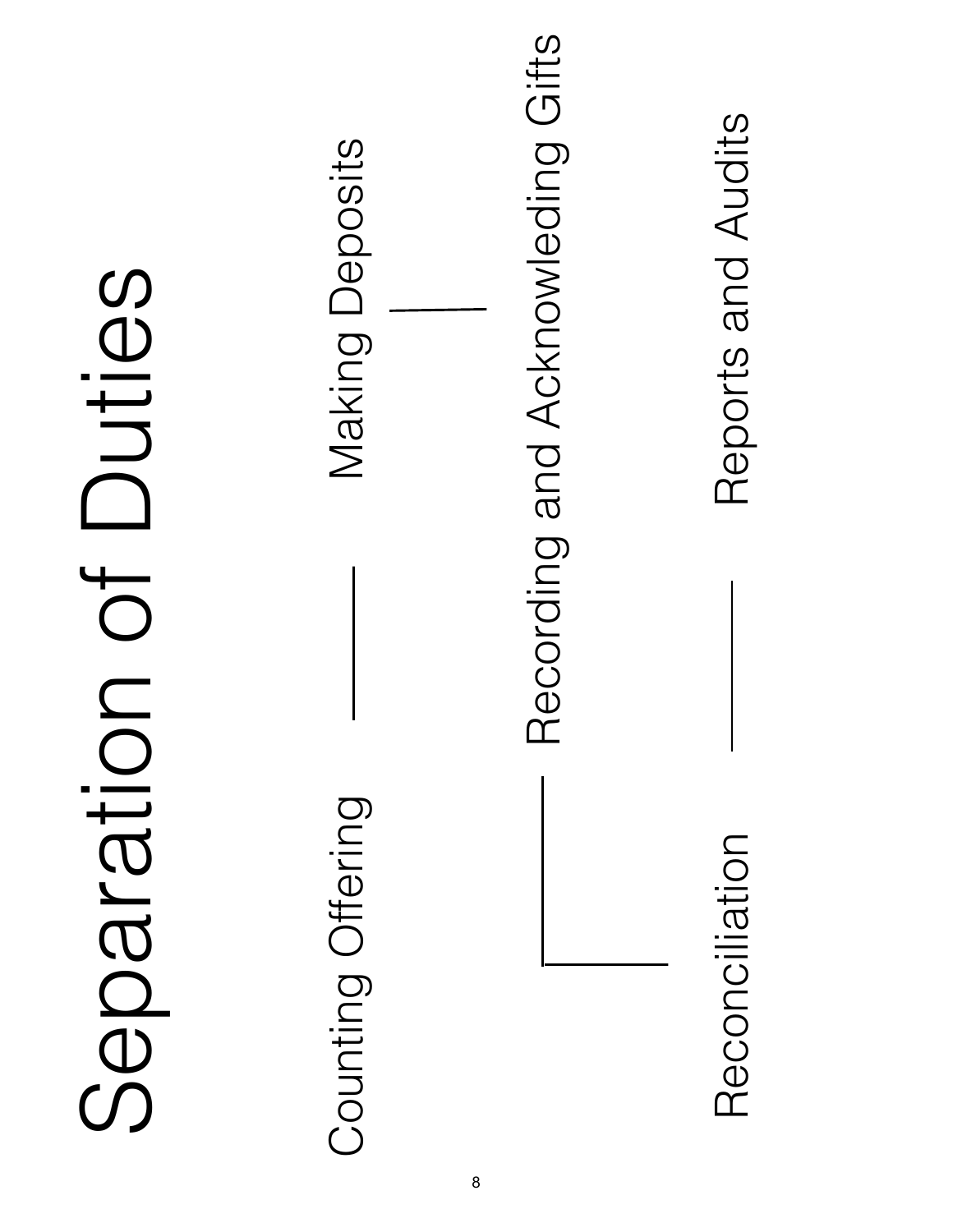# Offerings & Contributions Offerings & Contributions

written acknowledgment" of their gifts or donations. written acknowledgment" of their gifts or donations. IRS requires donors to have a "contemporaneous IRS requires donors to have a "contemporaneous

This includes: This includes: • Name of church Name of church

Date of gift Date of gift

• Amount of gift or description of property (but no value) Amount of gift or description of property (but no value)

Statement about whether goods or services were received Statement about whether goods or services were received (quid pro quo) (quid pro quo)

Value of any goods or services provided • Value of any goods or services provided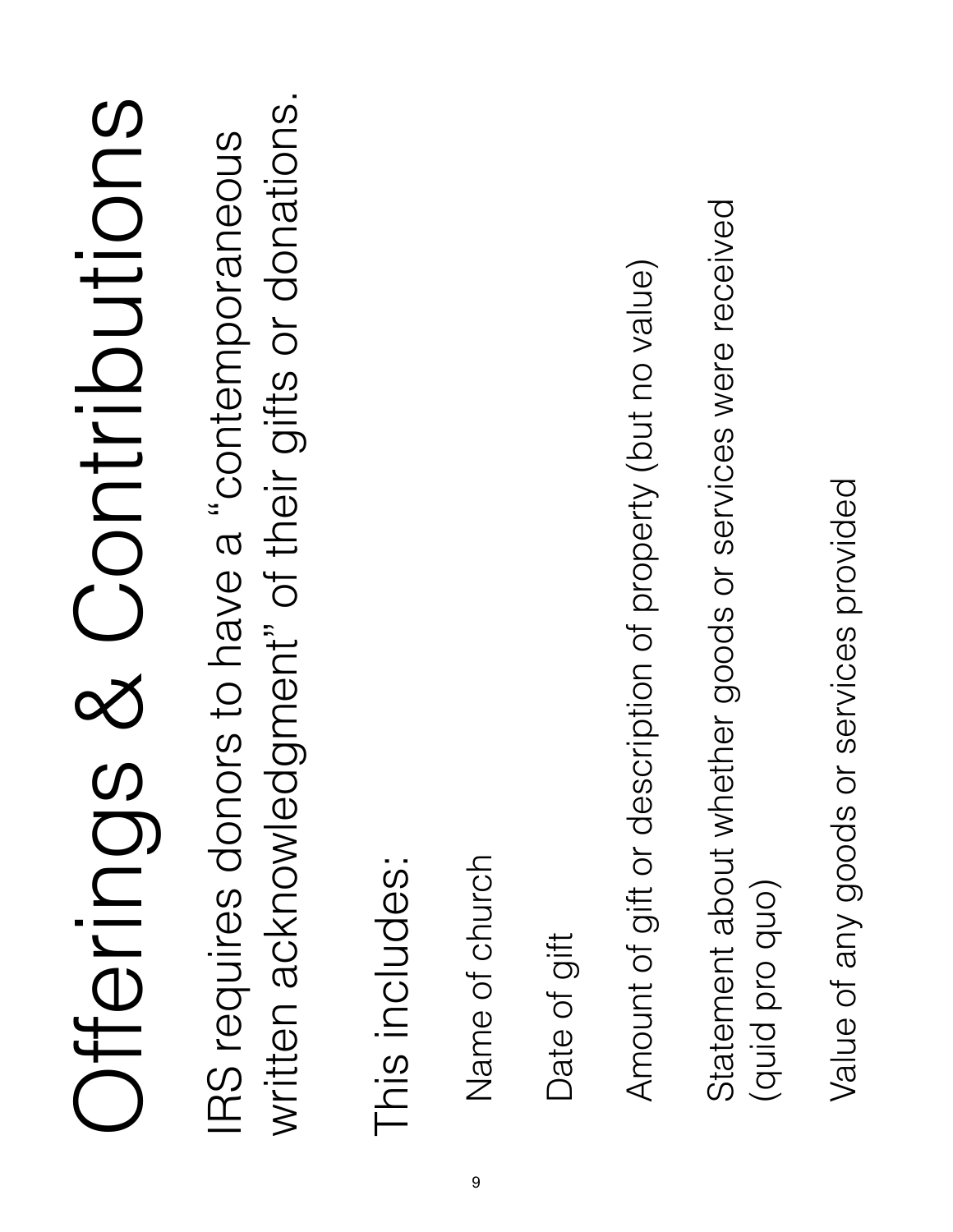# Minutes of Meetings Minutes of Meetings

Minutes are not transcripts of proceedings, but a record Minutes are not transcripts of proceedings, but a record of actions taken. of actions taken.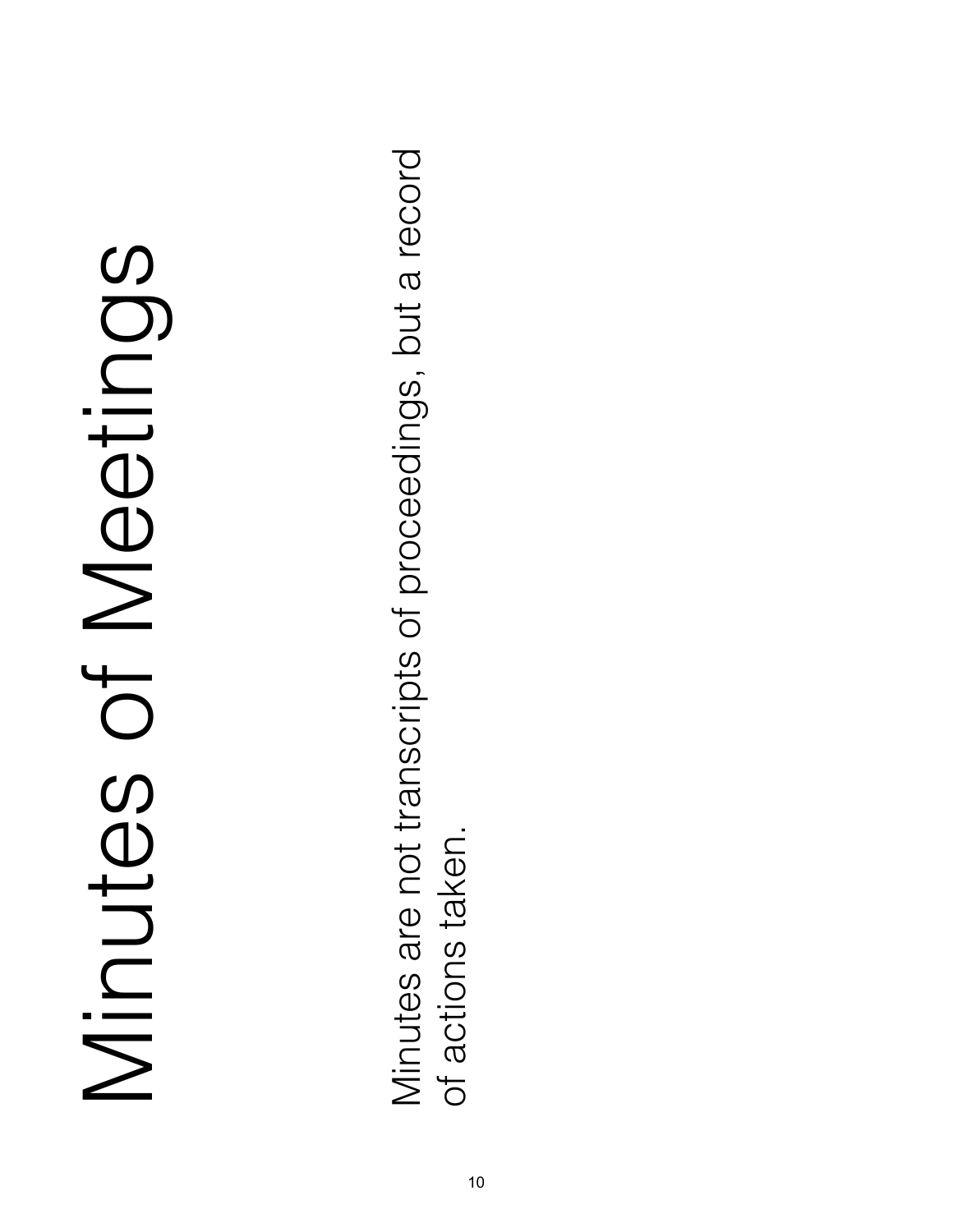## Meetings

Ideas for meeting starters: Ideas for meeting starters:

Devotion Devotion

Check-in with guiding question Check-in with guiding question

• Reading aloud a mission statement, covenant of behavior, or Reading aloud a mission statement, covenant of behavior, or charter (purposes) charter (purposes)

Bible reading or study Bible reading or study Spiritual practice such as lectio divina or centering prayer • Spiritual practice such as *lectio divina* or centering prayer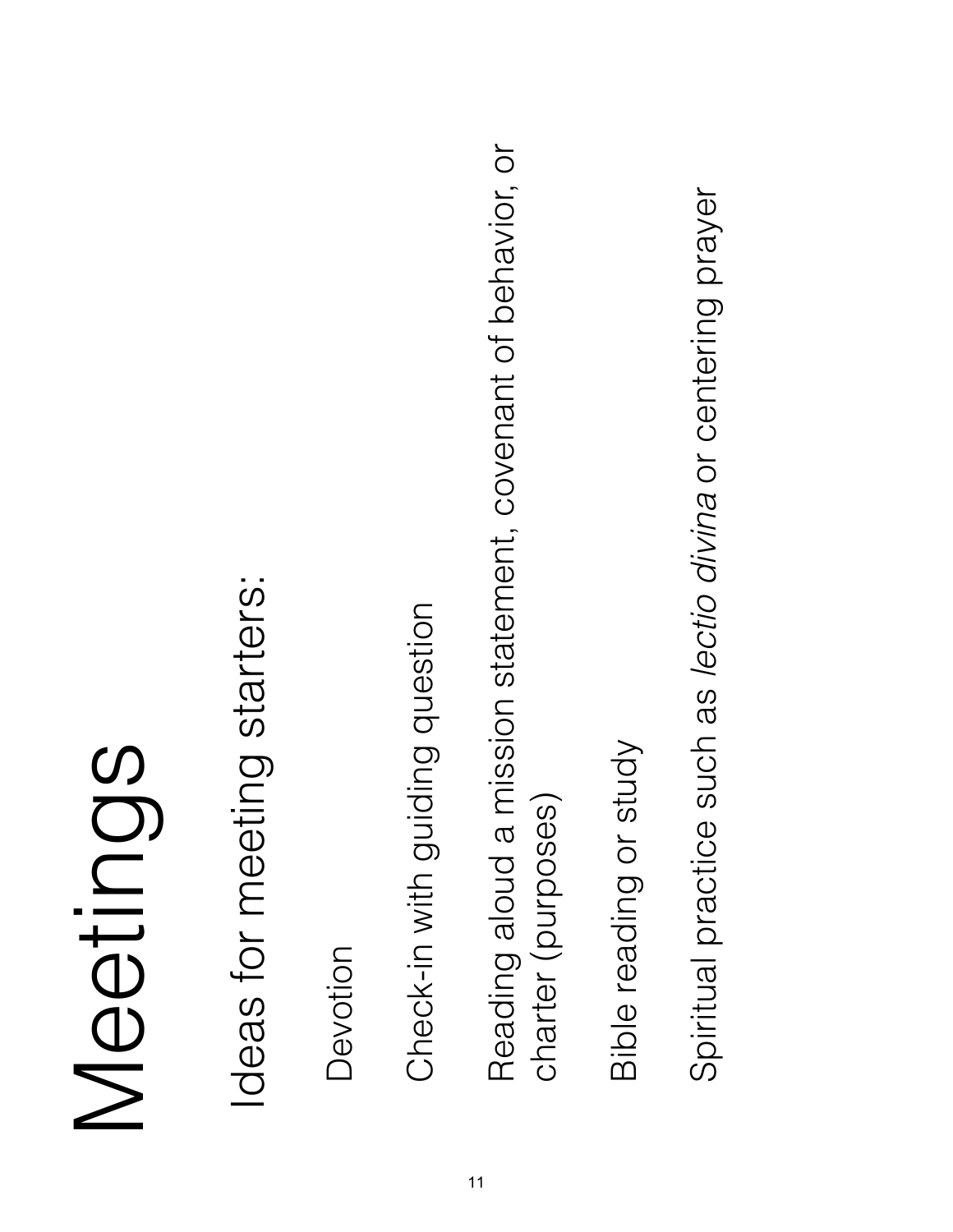## Meetings

Suggested policies: Suggested policies:

Conflict of Interest Conflict of Interest

Gift Acceptance Gift Acceptance

• Whistleblower Whistleblower

Covenant or Code of Behavior Covenant or Code of Behavior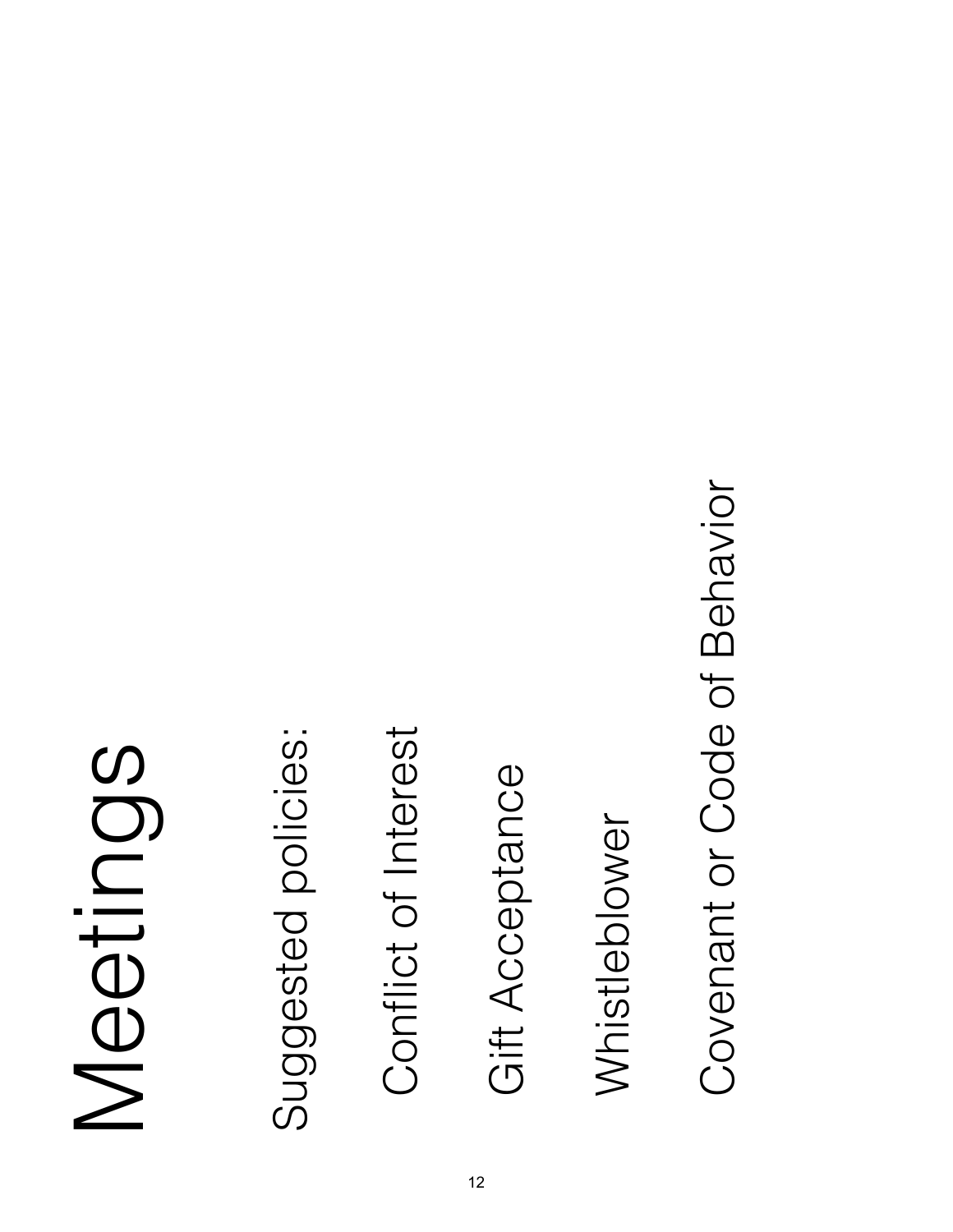## Meetings

Roles and responsibilities of board/council Roles and responsibilities of board/council

Fiduciary (Can we do it?) • Fiduciary *(Can we do it?)* Strategic (Should we do it?) • Strategic *(Should we do it?)*

Generative (Why are we doing it?) • Generative *(Why are we doing it?)*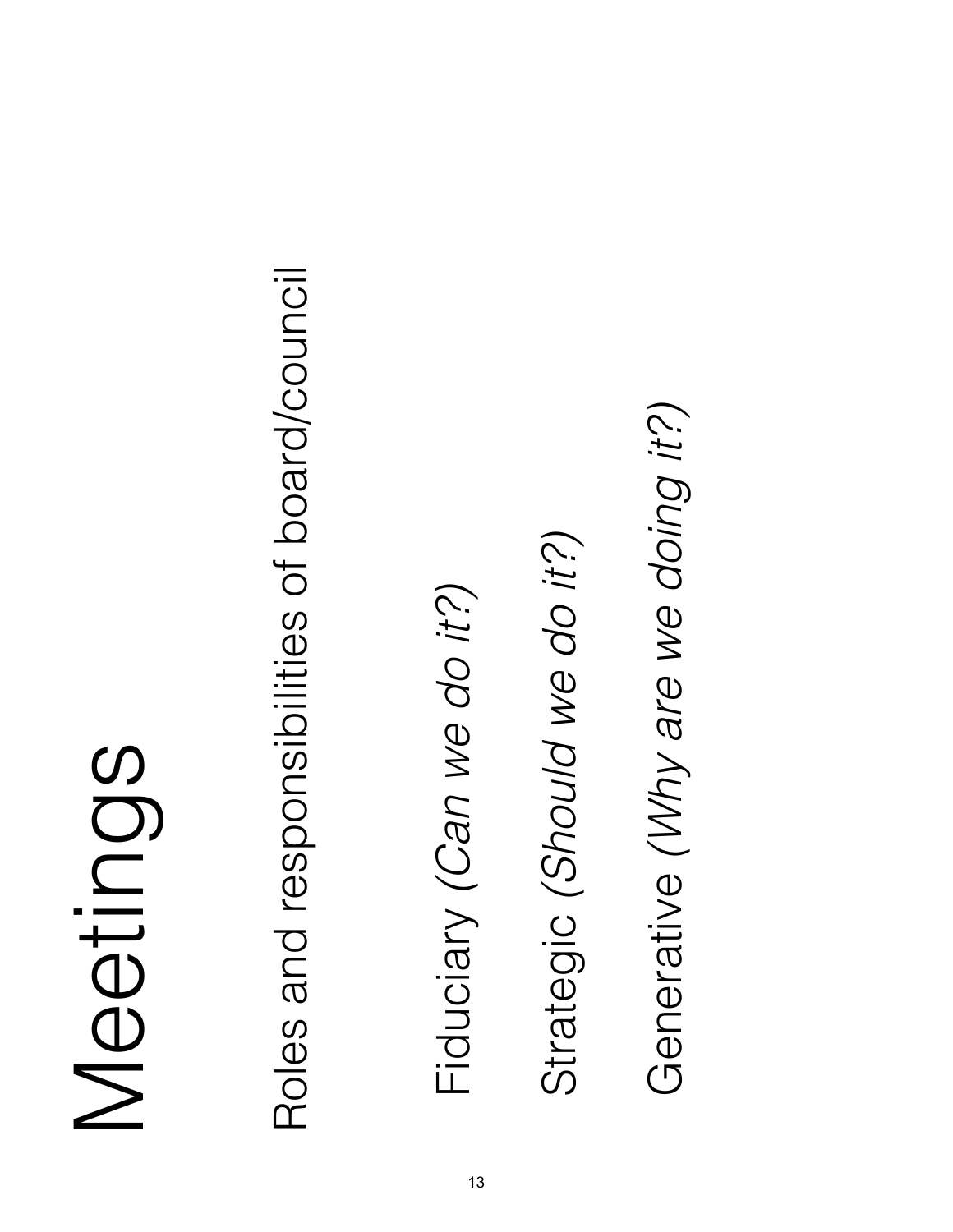#### Personel (HR) Personnel (HR)

• Ministerial Compensation Ministerial Compensation

• Employee Handbook Employee Handbook

Taxes and Filings Taxes and Filings

Labor Law • Labor Law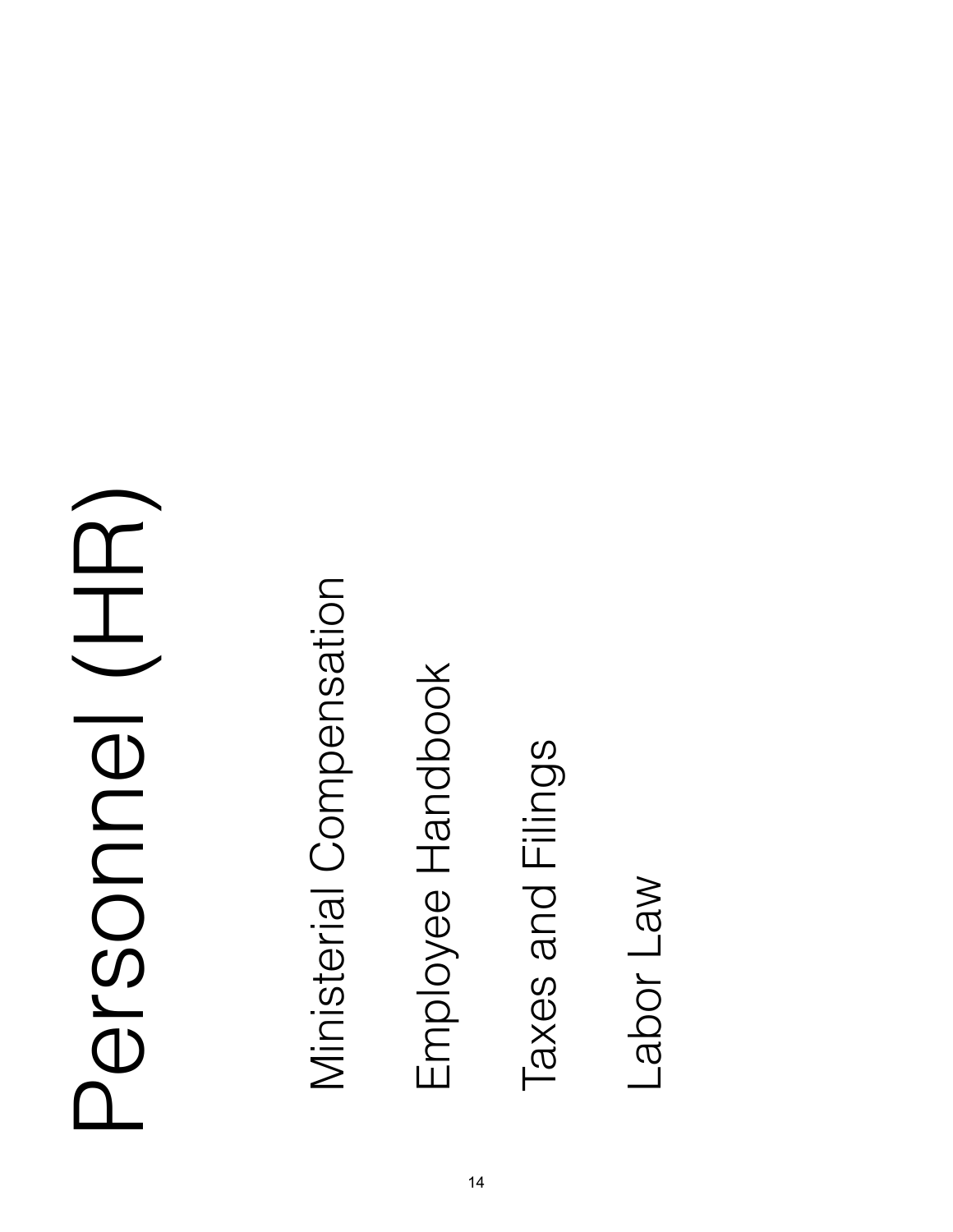# Safe Church/Conduct Safe Church/Conduct

• Mandatory Reporting in Hawai`i Mandatory Reporting in Hawai<sup>1</sup>

Safe Conduct Policy Safe Conduct Policy

Boundary Training Boundary Training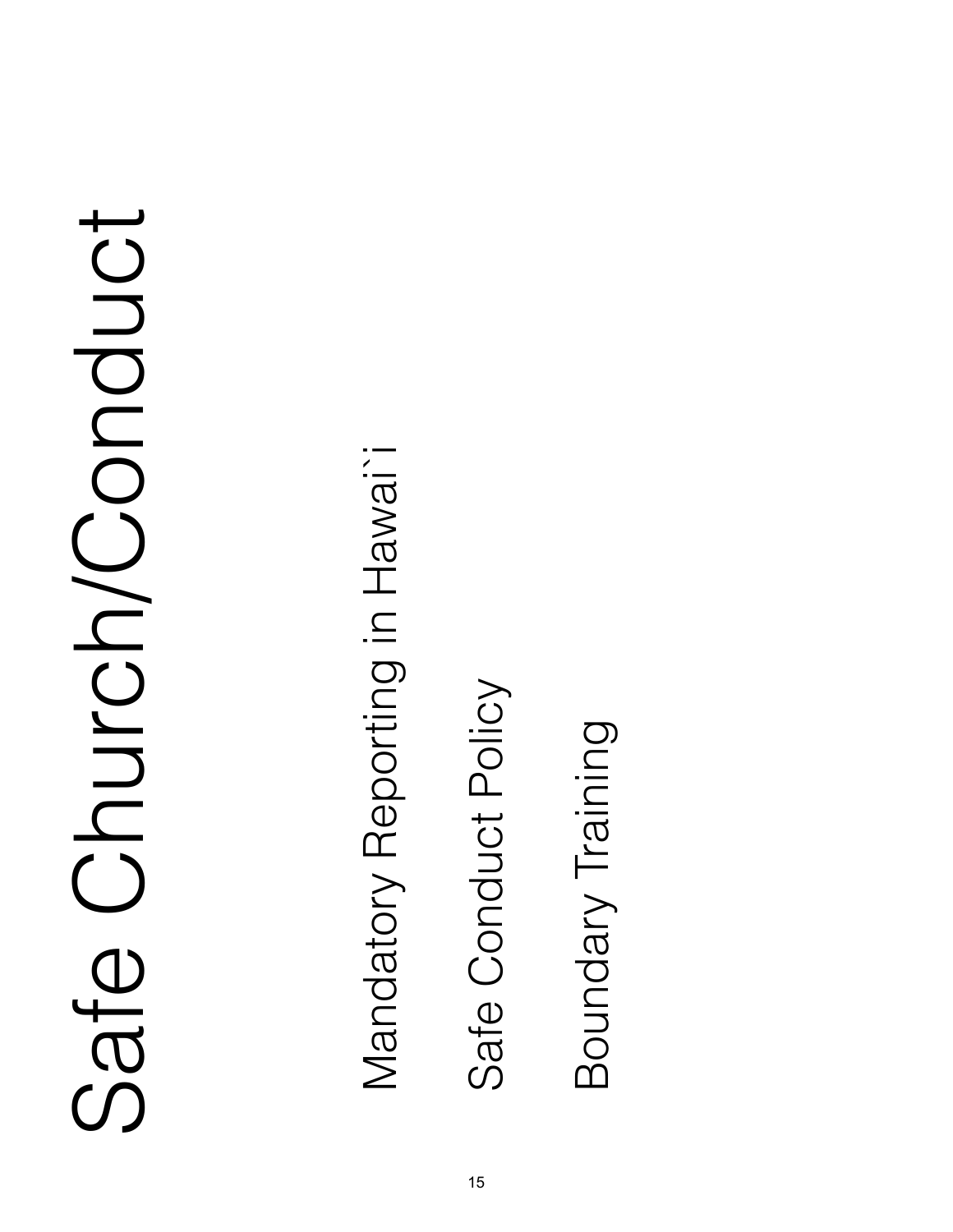# Our Churches Wider Mission Our Churches Wider Mission

Basic Support Basic Support

One Great Hour of Sharing One Great Hour of Sharing

Strengthen the Church Strengthen the Church

• Neighbors in Need Neighbors in Need

Christmas Fund • Christmas Fund